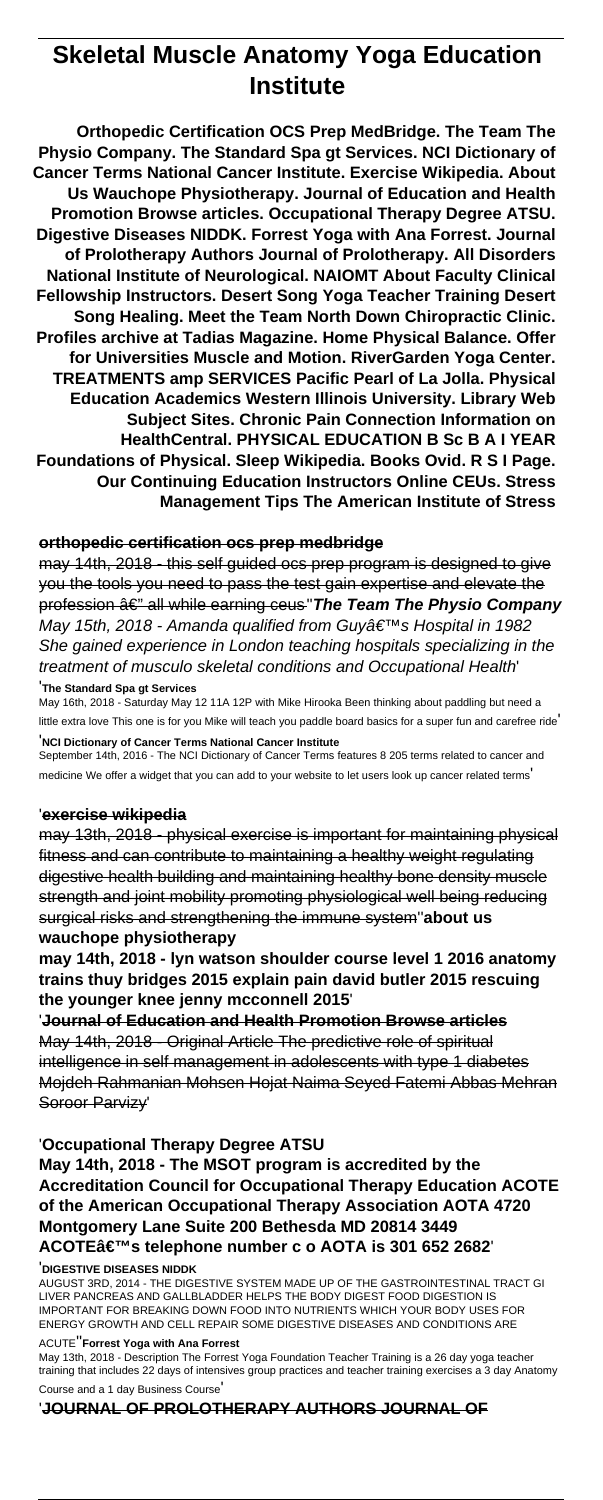# **PROLOTHERAPY**

MAY 14TH, 2018 - DONNA ALDERMAN DO DR ALDERMAN IS MEDICAL DIRECTOR OF HEMWALL CENTER FOR ORTHOPEDIC REGENERATIVE MEDICINE WITH TWO OFFICES IN CALIFORNIA SPECIALIZING IN PROLOTHERAPY PLATELET RICH PLASMA PROLOTHERAPY AND BIOCELLULAR PROLOTHERAPY''**ALL DISORDERS NATIONAL INSTITUTE OF NEUROLOGICAL MAY 16TH, 2018 - NATIONAL INSTITUTE OF NEUROLOGICAL DISORDERS AND STROKE DISORDERS SEARCH DISORDERS**'

'**NAIOMT About Faculty Clinical Fellowship Instructors May 16th, 2018 - Presentation of NAIOMT s Clinical Fellowship instructors Randy graduated from Andrews University in 1999 earned his OCS in 2005 his COMT through NAIOMT in 2011 and his FAAOMPT in 2012**''**Desert Song Yoga Teacher Training Desert Song Healing**

May 14th, 2018 - Desert Song Yoga Teacher Training Program in Phoenix Desert Song Healing Arts Center is the first yoga studio in Phoenix unrolling mats and enhancing lives since 1983''**MEET THE TEAM NORTH DOWN CHIROPRACTIC CLINIC**

MAY 14TH, 2018 - ANDREA KELLY BSC HONS CHIRO DC PGCERT – ASSOCIATE DOCTOR OF CHIROPRACTIC ANDREA GRADUATED FROM THE WELSH INSTITUTE OF CHIROPRACTIC UNIVERSITY OF GLAMORGAN IN 2004 AND OBTAINED HER DOCTOR OF CHIROPRACTIC QUALIFICATION AND A POSTGRADUATE CERTIFICATE PGC IN CHIROPRACTIC CLINICAL DEVELOPMENT'

# '**Profiles archive at Tadias Magazine**

May 13th, 2018 - Numerous celebrities have dressed in AMSALE gowns for the red carpet including Halle Berry Julia Roberts Angela Bassett and Salma Hayek Her bridal and evening wear has been worn by actors in films such as Something Borrowed When in Rome and Runaway Bride as well as on TV including in Greyâ€<sup>™</sup>s Anatomy Oprah Winfrey Show and The View'

## '**Home Physical Balance**

May 15th, 2018 - Physical Balance Is A Group Of Specialist Practitioners Dedicated To The Treatment And Relief Of Musculo Skeletal Pain Joint Stiffness And Bio Mechanical Problems'

## '**Offer For Universities Muscle And Motion**

May 14th, 2018 - †Muscle Amp Motion Strength Trainingâ€<sup>™</sup> And †Muscle Amp Motion Anatomyâ€<sup>™</sup> Are Both Incredible **Programs Even After Taking Graduate Courses In Anatomy And Dissecting Human Cadavers For A Whole Year These Programs Have Greatly Improved My Understanding Of Human Anatomy And Movement**'

#### '**RiverGarden Yoga Center**

May 13th, 2018 - RiverGarden Yoga Center in Saint Paul Minnesota offers a variety of morning afternoon and evening yoga and meditation classes for all levels of experience' '**TREATMENTS AMP SERVICES PACIFIC PEARL OF LA JOLLA**

MAY 13TH, 2018 - THE OSTEOPATHIC DOCTOR SPECIALIZING IN OSTEOPATHIC MANIPULATIVE

MEDICINE OMM SERVES AS AN AGENT OF CHANGE TO ALLEVIATE ACUTE AND CHRONIC PAIN

PHYSICAL LIMITATIONS AND DISEASES BY UTILIZING THEIR HANDS TO CHANGE ANATOMY AND